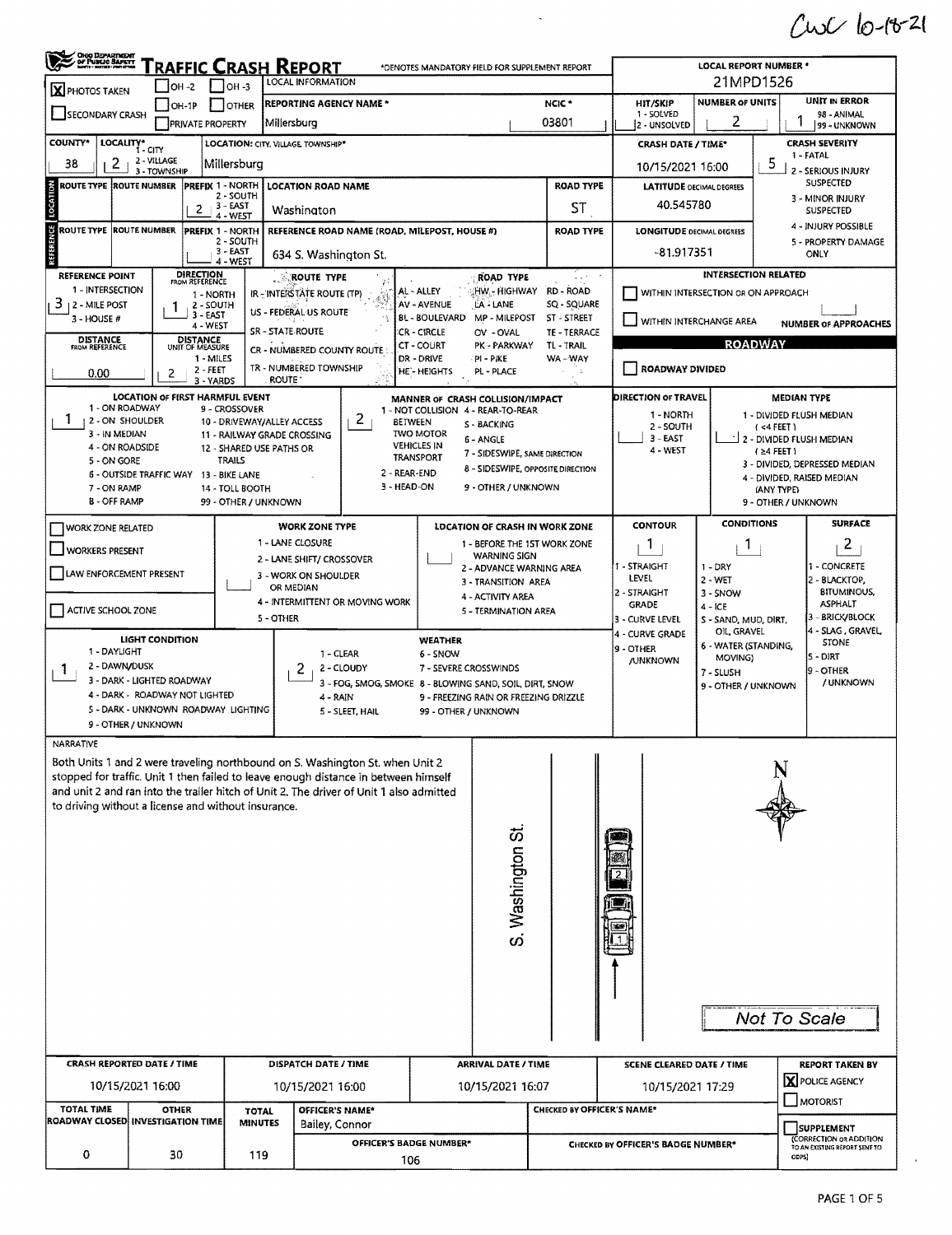|                             | <b>ONIO DEPARTMENT</b><br>OF PUBLIC BAPETT                         |                                                           |                                                                         |                      |                                               |                                                   |                                               | <b>LOCAL REPORT NUMBER</b>                                       |  |  |  |  |  |
|-----------------------------|--------------------------------------------------------------------|-----------------------------------------------------------|-------------------------------------------------------------------------|----------------------|-----------------------------------------------|---------------------------------------------------|-----------------------------------------------|------------------------------------------------------------------|--|--|--|--|--|
|                             |                                                                    |                                                           |                                                                         |                      |                                               |                                                   |                                               | 21MPD1526                                                        |  |  |  |  |  |
| UNIT#                       | <b>OWNER NAME: LAST, FIRST, MIDDLE (CI SAME AS DRIVER)</b>         |                                                           |                                                                         |                      |                                               | OWNER PHONE:INCLUDE AREA CODE (I) SAME AS DRIVER) | DAMAGE                                        |                                                                  |  |  |  |  |  |
|                             | HERRARA SANIC, MARGARITA, L                                        |                                                           |                                                                         |                      | 330-439-9125                                  |                                                   |                                               | <b>DAMAGE SCALE</b>                                              |  |  |  |  |  |
|                             | OWNER ADDRESS: STREET, CITY, STATE, ZIP ( C) SAME AS ORIVERY       |                                                           |                                                                         |                      |                                               |                                                   | 1 - NONE<br>3 - FUNCTIONAL DAMAGE             |                                                                  |  |  |  |  |  |
|                             | 10839 CR 329, SHREVE, OH, 44676                                    |                                                           |                                                                         |                      |                                               |                                                   | 2<br>2 - MINOR DAMAGE<br>4 - DISABLING DAMAGE |                                                                  |  |  |  |  |  |
|                             | COMMERCIAL CARRIER: NAME, ADDRESS, CITY, STATE, ZIP                |                                                           |                                                                         |                      |                                               | COMMERCIAL CARRIER PHONE: INCLUDE AREA CODE       | 9 - UNKNOWN                                   |                                                                  |  |  |  |  |  |
|                             |                                                                    |                                                           |                                                                         |                      |                                               |                                                   | <b>DAMAGED AREA(S)</b>                        |                                                                  |  |  |  |  |  |
|                             | LP STATE LICENSE PLATE #                                           |                                                           | <b>VEHICLE IDENTIFICATION #</b>                                         |                      | <b>VEHICLE YEAR</b>                           | <b>VEHICLE MAKE</b>                               | INDICATE ALL THAT APPLY                       |                                                                  |  |  |  |  |  |
| он                          | JKZ9447                                                            |                                                           | 4M2EU488X6UJ01358                                                       |                      | 2006                                          | <b>MERCURY</b>                                    |                                               |                                                                  |  |  |  |  |  |
| <b>IINSURANCE</b>           | <b>INSURANCE COMPANY</b>                                           |                                                           | <b>INSURANCE POLICY #</b>                                               |                      | <b>COLOR</b>                                  | <b>VEHICLE MODEL</b>                              |                                               |                                                                  |  |  |  |  |  |
| <b>J</b> VERIFIED           |                                                                    |                                                           |                                                                         |                      | TAN                                           | <b>MOUNTAINEER</b>                                |                                               |                                                                  |  |  |  |  |  |
|                             | <b>TYPE OF USE</b>                                                 |                                                           | US DOT #                                                                |                      | TOWED BY: COMPANY NAME                        |                                                   |                                               |                                                                  |  |  |  |  |  |
| COMMERCIAL                  | GOVERNMENT                                                         | IN EMERGENCY<br>RESPONSE                                  |                                                                         |                      |                                               |                                                   |                                               |                                                                  |  |  |  |  |  |
| INTERLOCK                   |                                                                    | # OCCUPANTS                                               | VEHICLE WEIGHT GVWR/GCWR                                                |                      | <b>HAZARDOUS MATERIAL</b><br> MATERIAL        |                                                   |                                               |                                                                  |  |  |  |  |  |
| DEVICE                      | <b>HIT/SKIP UNIT</b>                                               |                                                           | $1 - 510K$ LBS.<br>2 - 10.001 - 26K LBS.                                |                      | CLASS <sup>#</sup><br>RELEASED                | PLACARD ID #                                      |                                               |                                                                  |  |  |  |  |  |
| <b>EQUIPPED</b>             |                                                                    | 4                                                         | 3 - > 26K LBS.                                                          |                      | PLACARD                                       |                                                   |                                               |                                                                  |  |  |  |  |  |
|                             | 1 - PASSENGER CAR                                                  | 6 - VAN (9-15 SEATS)                                      | 12 - GOLF CART                                                          |                      | 18 - LIMO (LIVERY VEHICLE)                    | 23 - PEDESTRIAN/SKATER                            |                                               | 17                                                               |  |  |  |  |  |
|                             | 2 - PASSENGER VAN<br>(MINIVAN)                                     | 7 - MOTORCYCLE 2-WHEELED                                  | 13 - SNOWMOBILE                                                         |                      | 19 - BUS (16+ PASSENGERS)                     | 24 - WHEELCHAIR (ANY TYPE)                        |                                               |                                                                  |  |  |  |  |  |
|                             | UNIT TYPE 3 - SPORT UTILITY                                        | 8 - MOTORCYCLE 3-WHEELED<br>9 - AUTOCYCLE                 | 14 - SINGLE UNIT<br><b>TRUCK</b>                                        | 20 - OTHER VEHICLE   |                                               | 25 - OTHER NON-MOTORIST                           |                                               | 10                                                               |  |  |  |  |  |
|                             | VEHICLE                                                            | 10 - MOPED OR MOTORIZED                                   | 15 - SEMI-TRACTOR                                                       | 21 - HEAVY EQUIPMENT | 22 - ANIMAL WITH RIDER OR                     | 26 - BICYCLE<br>27 - TRAIN                        |                                               |                                                                  |  |  |  |  |  |
|                             | 4 - PICK UP                                                        | <b>BICYCLE</b>                                            | 16 - FARM EQUIPMENT                                                     |                      | ANIMAL-DRAWN VEHICLE                          | 99 - UNKNOWN OR HIT/SKIP                          |                                               |                                                                  |  |  |  |  |  |
|                             | 5 - CARGO VAN<br>(ATV/UTV)                                         | 11 - ALL TERRAIN VEHICLE                                  | 17 - MOTORHOME                                                          |                      |                                               |                                                   |                                               |                                                                  |  |  |  |  |  |
| VEHICLE<br>0                | # OF TRAILING UNITS                                                |                                                           |                                                                         |                      |                                               |                                                   | 12                                            | 12                                                               |  |  |  |  |  |
|                             | WAS VEHICLE OPERATING IN AUTONOMOUS                                |                                                           |                                                                         |                      |                                               |                                                   |                                               | 12                                                               |  |  |  |  |  |
|                             | MODE WHEN CRASH OCCURRED?                                          | 0                                                         | 0 - NO AUTOMATION                                                       |                      | 3 - CONDITIONAL AUTOMATION 9 - UNKNOWN        |                                                   |                                               |                                                                  |  |  |  |  |  |
| 2                           |                                                                    |                                                           | 1 - DRIVER ASSISTANCE                                                   |                      | 4 - HIGH AUTOMATION                           |                                                   | 韧                                             |                                                                  |  |  |  |  |  |
|                             | -YES 2-NO 9-OTHER/UNKNOWN                                          | MODE LEVEL                                                | AUTONOMOUS 2 - PARTIAL AUTOMATION S - FULL AUTOMATION                   |                      |                                               |                                                   | 月                                             |                                                                  |  |  |  |  |  |
|                             | 1 - NONE                                                           | 6 - BUS - CHARTER/TOUR                                    | $11 - FIRE$                                                             | 16 - FARM            |                                               | 21 - MAIL CARRIER                                 |                                               |                                                                  |  |  |  |  |  |
|                             | $2 - TAXI$                                                         | 7 - BUS - INTERCITY                                       | 12 - MILITARY                                                           |                      | 17 - MOWING                                   | 99 - OTHER / UNKNOWN                              |                                               |                                                                  |  |  |  |  |  |
|                             | 3 - ELECTRONIC RIDE                                                | 8 - BUS - SHUTTLE                                         | 13 - POLICE                                                             |                      | 18 - SNOW REMOVAL                             |                                                   |                                               |                                                                  |  |  |  |  |  |
| <b>SPECIAL</b>              | <b>SHARING</b>                                                     | 9 - BUS - OTHER                                           | 14 - PUBLIC UTILITY                                                     |                      | 19 - TOWING                                   |                                                   |                                               | ø                                                                |  |  |  |  |  |
|                             | <b>FUNCTION 4 - SCHOOL TRANSPORT</b><br>5 - BUS - TRANSIT/COMMUTER | 10 - AMBULANCE                                            | 15 - CONSTRUCTION EQUIP.                                                |                      | 20 - SAFETY SERVICE<br><b>PATROL</b>          |                                                   |                                               | 12                                                               |  |  |  |  |  |
|                             |                                                                    |                                                           |                                                                         |                      |                                               |                                                   |                                               |                                                                  |  |  |  |  |  |
|                             | 1 - NO CARGO 8ODY TYPE<br>/ NOT APPLICABLE                         | 4 - LOGGING<br>5 - INTERMODAL                             | 7 - GRAIN/CHIPS/GRAVEL                                                  | 11 - DUMP            |                                               | 99 - OTHER / UNKNOWN                              |                                               |                                                                  |  |  |  |  |  |
| CARGO                       | 2 - 8US                                                            | <b>CONTAINER CHASSIS</b>                                  | 8 - POLE<br>9 - CARGO TANK                                              |                      | 12 - CONCRETE MIXER<br>13 - AUTO TRANSPORTER  |                                                   |                                               |                                                                  |  |  |  |  |  |
| <b>BODY</b>                 | 3 - VEHICLE TOWING                                                 | 6 - CARGOVAN                                              | 10 - FLAT BED                                                           |                      | 14 - GAR8AGE/REFUSE                           |                                                   |                                               | 9                                                                |  |  |  |  |  |
| <b>TYPE</b>                 | ANOTHER MOTOR VEHICLE                                              | /ENCLOSED BOX                                             |                                                                         |                      |                                               |                                                   |                                               | ⊕                                                                |  |  |  |  |  |
|                             | 1 - TURN SIGNALS                                                   | 4 - BRAKES                                                | 7 - WORN OR SLICK TIRES                                                 |                      | <b>9 - MOTOR TROUBLE</b>                      | 99 - OTHER / UNKNOWN                              |                                               |                                                                  |  |  |  |  |  |
| <b>VEHICLE</b>              | 2 - HEAD LAMPS                                                     | <b>5 - STEERING</b>                                       | <b>8 - TRAILER EQUIPMENT</b><br>DEFECTIVE                               |                      | 10 - DISABLED FROM PRIOR<br><b>ACCIDENT</b>   |                                                   |                                               |                                                                  |  |  |  |  |  |
| <b>DEFECTS</b>              | 3 - TAIL LAMPS                                                     | 6 - TIRE BLOWOUT                                          |                                                                         |                      |                                               |                                                   |                                               |                                                                  |  |  |  |  |  |
|                             |                                                                    |                                                           |                                                                         |                      |                                               |                                                   | $\Box$ - NO DAMAGE [ 0 ]                      | J-UNDERCARRIAGE [ 14 ]                                           |  |  |  |  |  |
|                             | 1 - INTERSECTION -<br>MARKED CROSSWALK                             | 4 - MIDBLOCK -<br>MARKED CROSSWALK                        | 7 - SHOULDER/ROADSIDE<br>8 - SIDEWALK                                   |                      | 10 - DRIVEWAY ACCESS<br>11 - SHARED USE PATHS | 99 - OTHER / UNKNOWN                              | $\Box$ -TOP[13]                               | $\Box$ - ALL AREAS [15]                                          |  |  |  |  |  |
| NON-                        | 2 - INTERSECTION -                                                 | 5 - TRAVEL LANE -                                         | 9 - MEDIAN/CROSSING                                                     |                      | OR TRAILS                                     |                                                   |                                               |                                                                  |  |  |  |  |  |
| <b>MOTORIST</b><br>LOCATION | UNMARKED CROSSWALK<br>3 - INTERSECTION - OTHER                     | OTHER LOCATION<br>6 - BICYCLE LANE                        | <b>ISLAND</b>                                                           |                      | 12 - FIRST RESPONDER<br>AT INCIDENT SCENE     |                                                   |                                               | $\Box$ - UNIT NOT AT SCENE [16]                                  |  |  |  |  |  |
|                             | 1 - NON-CONTACT                                                    | 1 - STRAIGHT AHEAD                                        | <b>LEAVING TRAFFIC</b>                                                  |                      | 15 - WALKING, RUNNING,                        | <b>21 - STANDING OUTSIDE</b>                      |                                               |                                                                  |  |  |  |  |  |
|                             | 2 - NON COLLISION                                                  | 2 - BACKING                                               | LANE                                                                    |                      | JOGGING, PLAYING                              | DISABLED VEHICLE                                  |                                               | <b>INITIAL POINT OF CONTACT</b>                                  |  |  |  |  |  |
| 3                           |                                                                    | 3 - CHANGING LANES                                        | 10 - PARKED                                                             |                      | 16 - WORKING                                  | 99 - OTHER / UNKNOWN                              | 0 - NO DAMAGE                                 | 14 - UNDERCARRIAGE                                               |  |  |  |  |  |
|                             | 3 - STRIKING                                                       | 4 - OVERTAKING/PASSING<br>PRE-CRASH 5 - MAKING RIGHT TURN | 11 - SLOWING OR STOPPED<br>IN TRAFFIC                                   |                      | 17 - PUSHING VEHICLE<br>18 - APPROACHING OR   |                                                   | 12.                                           | 1-12 - REFER TO UNIT 15 - VEHICLE NOT AT SCENE<br><b>DIAGRAM</b> |  |  |  |  |  |
| <b>ACTION</b>               | 4 STRUCK                                                           | ACTIONS 6 - MAKING LEFT TURN                              | 12 - DRIVERLESS                                                         |                      | LEAVING VEHICLE                               |                                                   |                                               | 99 - UNKNOWN                                                     |  |  |  |  |  |
|                             | S - BOTH STRIKING<br>& STRUCK                                      | 7 - MAKING U-TURN                                         | 13 - NEGOTIATING A CURVE                                                |                      | 19 - STANDING                                 |                                                   | 13 - TOP                                      |                                                                  |  |  |  |  |  |
|                             | 9 - OTHER / UNKNOWN                                                | <b>8 - ENTERING TRAFFIC</b><br>LANE                       | 14 - ENTERING OR CROSSING 20 - OTHER NON-MOTORIST<br>SPECIFIED LOCATION |                      |                                               |                                                   |                                               | TRAFFIC                                                          |  |  |  |  |  |
|                             | 1 - NONE                                                           |                                                           | 8 - FOLLOWING TOO CLOSE 13 - IMPROPER START FROM                        |                      | 18 - OPERATING DEFECTIVE                      | 23 - OPENING DOOR INTO                            |                                               |                                                                  |  |  |  |  |  |
|                             | 2 - FAILURE TO YIELD                                               | /ACDA                                                     | A PARKED POSITION                                                       |                      | <b>EQUIPMENT</b>                              | <b>ROADWAY</b>                                    | <b>TRAFFICWAY FLOW</b><br>1 - ONE-WAY         | TRAFFIC CONTROL<br>1 - ROUNDABOUT 4 - STOP SIGN                  |  |  |  |  |  |
|                             | 3 - RAN RED LIGHT<br>4 - RAN STOP SIGN                             | 9 - IMPROPER LANE<br>CHANGE                               | 14 - STOPPED OR PARKED<br>ILLEGALLY                                     |                      | 19 - LOAD SHIFTING<br>/FALLING/SPILLING       | 99 - OTHER IMPROPER<br><b>ACTION</b>              | 2 - TWO-WAY                                   | 2 - SIGNAL<br>5 - YIELD SIGN                                     |  |  |  |  |  |
| 8                           | S - UNSAFE SPEED                                                   | 10 - IMPROPER PASSING                                     | 15 - SWERVING TO AVOID                                                  |                      | 20 - IMPROPER CROSSING                        |                                                   | 2                                             | b<br>3 - FLASHER<br><b>6 - NO CONTROL</b>                        |  |  |  |  |  |
|                             | CONTRIBUTING 6 - IMPROPER TURN                                     | 11 - DROVE OFF ROAD                                       | 16 - WRONG WAY                                                          |                      | 21 - LYING IN ROADWAY                         |                                                   |                                               |                                                                  |  |  |  |  |  |
|                             | CIRCUMSTANCES <sub>7</sub> - LEFT OF CENTER                        | 12 - IMPROPER BACKING                                     | 17 - VISION OBSTRUCTION                                                 |                      | 22 - NOT DISCERNIBLE                          |                                                   | # of THROUGH LANES                            | <b>RAIL GRADE CROSSING</b>                                       |  |  |  |  |  |
| SEOUENCE OF EVENTS          |                                                                    |                                                           |                                                                         |                      |                                               |                                                   | ON ROAD                                       | 1 - NOT INVLOVED                                                 |  |  |  |  |  |
| ΣV                          |                                                                    |                                                           | EVENTS                                                                  |                      |                                               |                                                   | 2                                             | 2 - INVOLVED-ACTIVE CROSSING                                     |  |  |  |  |  |
| 20                          | 1 - OVERTURN/ROLLOVER                                              | 7 - SEPARATION OF UNITS                                   | 12 - DOWNHILL RUNAWAY                                                   |                      | 19 - ANIMAL -OTHER                            | 23 - STRUCK BY FALLING,                           |                                               | 3 - INVOLVED-PASSIVE CROSSING                                    |  |  |  |  |  |
|                             | 2 - FIRE/EXPLOSION<br>3 - IMMERSION                                | 8 - RAN OFF ROAD RIGHT<br>9 - RAN OFF ROAD LEFT           | 13 - OTHER NON-COLLISION<br>14 - PEDESTRIAN                             |                      | 20 - MOTOR VEHICLE IN<br>TRANSPORT            | SHIFTING CARGO OR<br>ANYTHING SET IN              |                                               | UNIT / NON-MOTORIST DIRECTION                                    |  |  |  |  |  |
|                             | 4 - JACKKNIFE                                                      | 10 - CROSS MEDIAN                                         | 15 - PEDALCYCLE                                                         |                      | 21 - PARKED MOTOR                             | <b>MOTION BY A MOTOR</b>                          |                                               | 1 - NORTH<br>S - NORTHEAST                                       |  |  |  |  |  |
| 2                           | 5 - CARGO / EQUIPMENT                                              | 11 - CROSS CENTERLINE -                                   | 16 - RAILWAY VEHICLE                                                    |                      | VEHICLE                                       | <b>VEHICLE</b><br>24 - OTHER MOVABLE              |                                               | 2 - SOUTH<br>6 - NORTHWEST                                       |  |  |  |  |  |
|                             | LOSS OR SHIFT<br>6 - EQUIPMENT FAILURE                             | OPPOSITE DIRECTION<br>OF TRAVEL                           | 17 ANIMAL FARM                                                          |                      | 22 - WORK ZONE<br><b>MAINTENANCE</b>          | <b>OBJECT</b>                                     |                                               | 3 - EAST<br>7 - SOUTHEAST                                        |  |  |  |  |  |
| з                           |                                                                    |                                                           | 18 - ANIMAL - DEER                                                      |                      | EQUIPMENT                                     |                                                   | $\epsilon$<br><b>FROM</b><br>TO               | 4 - WEST<br><b>8 - SOUTHWEST</b>                                 |  |  |  |  |  |
|                             |                                                                    |                                                           | COLLISION WITH FIXED OBJECT - STRUCK                                    |                      |                                               |                                                   |                                               | 9 - OTHER / UNKNOWN                                              |  |  |  |  |  |
|                             | 25 - IMPACT ATTENUATOR<br>/ CRASH CUSHION                          | 31 - GUARDRAIL END<br>32 - PORTABLE BARRIER               | 38 - OVERHEAD SIGN POST<br>39 - LIGHT / LUMINARIES                      | <b>46 - FENCE</b>    | 45 - EMBANKMENT                               | S2 - BUILDING<br>53 - TUNNEL                      |                                               |                                                                  |  |  |  |  |  |
|                             | 26 - BRIDGE OVERHEAD                                               | 33 - MEDIAN CABLE BARRIER                                 | SUPPORT                                                                 |                      | 47 - MAILBOX                                  | <b>S4 - OTHER FIXED</b>                           | UNIT SPEED                                    | DETECTED SPEED                                                   |  |  |  |  |  |
|                             | <b>STRUCTURE</b><br>27 - BRIDGE PIER OR                            | 34 - MEDIAN GUARDRAIL<br><b>BARRIER</b>                   | 40 - UTILITY POLE<br>41 - OTHER POST, POLE                              | <b>48-TREE</b>       | 49 - FIRE HYDRANT                             | OBJECT<br>99 - OTHER / UNKNOWN                    | 15                                            | 1 - STATED / ESTIMATED SPEED                                     |  |  |  |  |  |
|                             | 50 - WORK ZONE<br>OR SUPPORT<br>ABUTMENT<br>3S - MEDIAN CONCRETE   |                                                           |                                                                         |                      |                                               |                                                   |                                               |                                                                  |  |  |  |  |  |
|                             | 28 - BRIDGE PARAPET<br>29 - BRIDGE RAIL                            | <b>BARRIER</b><br>36 - MEDIAN OTHER BARRIER 43 - CURB     | 42 - CULVERT                                                            |                      | <b>MAINTENANCE</b><br>EQUIPMENT               | 2 - CALCULATED / EDR                              |                                               |                                                                  |  |  |  |  |  |
|                             | 30 - GUARDRAIL FACE                                                | 37 - TRAFFIC SIGN POST                                    | <b>44 - DITCH</b>                                                       | 51 - WALL            |                                               |                                                   | POSTED SPEED                                  |                                                                  |  |  |  |  |  |
|                             | FIRST HARMFUL EVENT                                                |                                                           | <b>MOST HARMFUL EVENT</b>                                               |                      |                                               |                                                   | 25                                            | 3 - UNDETERMINED                                                 |  |  |  |  |  |
|                             |                                                                    |                                                           |                                                                         |                      |                                               |                                                   |                                               |                                                                  |  |  |  |  |  |

 $\sim$ 

 $\ddot{\phantom{1}}$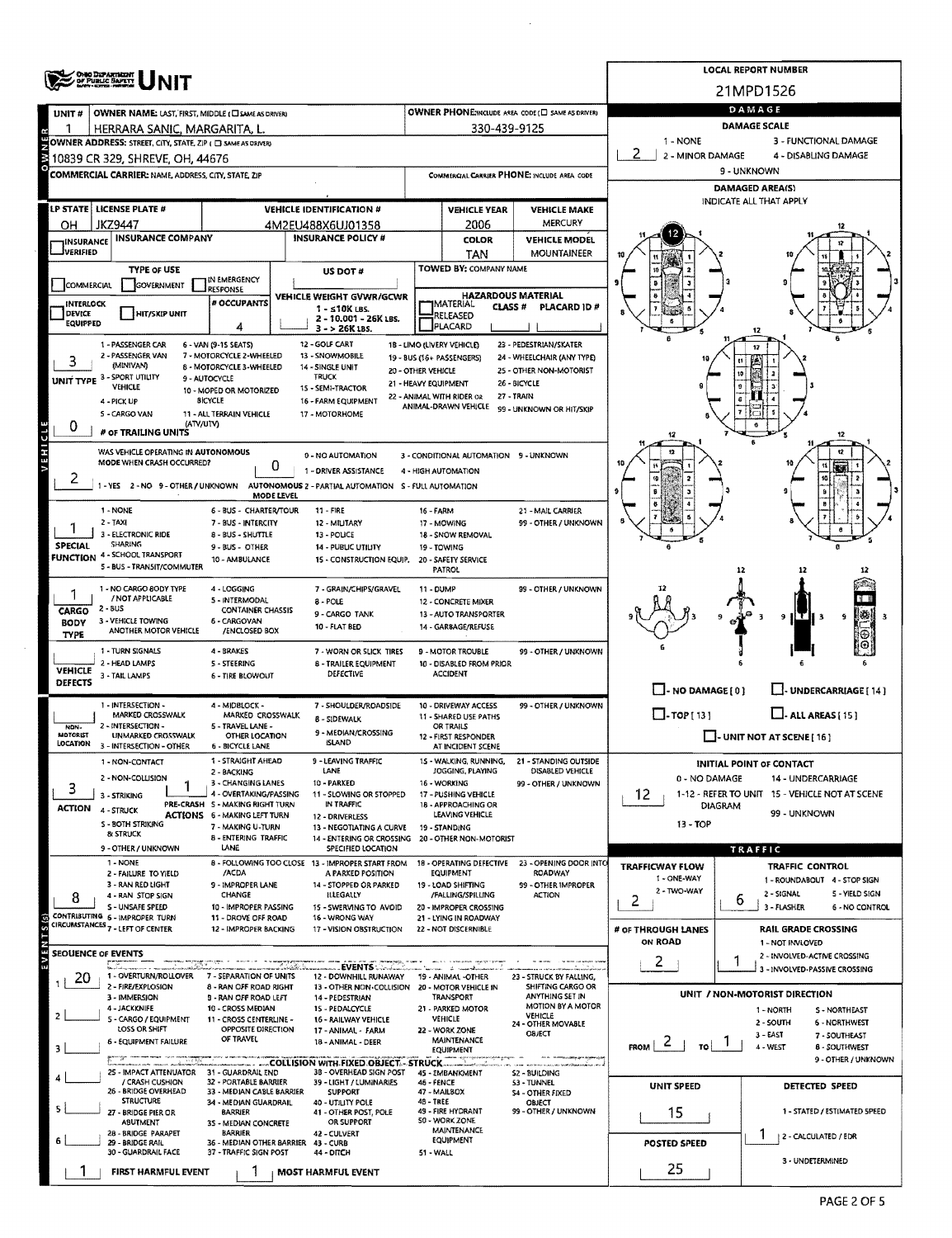|                                   | <b>ONO DEPARTMENT<br/>OF PUBLIC BAPETY</b>                                               |                                                          |                                                      |                                                                         |                                            |                                               |                                                   |                            |                                       | <b>LOCAL REPORT NUMBER</b>                                           |  |  |  |
|-----------------------------------|------------------------------------------------------------------------------------------|----------------------------------------------------------|------------------------------------------------------|-------------------------------------------------------------------------|--------------------------------------------|-----------------------------------------------|---------------------------------------------------|----------------------------|---------------------------------------|----------------------------------------------------------------------|--|--|--|
|                                   |                                                                                          |                                                          |                                                      |                                                                         |                                            |                                               |                                                   |                            | 21MPD1526<br>DAMAGE                   |                                                                      |  |  |  |
| UNIT#                             | OWNER NAME: LAST, FIRST, MIDDLE (C) SAME AS DRIVER)<br>FISHER, RICHARD, H.               |                                                          |                                                      |                                                                         |                                            | 330-347-4460                                  | OWNER PHONE:INCLUDE AREA CODE (ET SAME AS DRIVER) |                            | <b>DAMAGE SCALE</b>                   |                                                                      |  |  |  |
|                                   | OWNER ADDRESS: STREET, CITY, STATE, ZIP ( C) SAME AS DRIVER)                             |                                                          |                                                      |                                                                         |                                            |                                               |                                                   | 1 - NONE                   |                                       | 3 - FUNCTIONAL DAMAGE                                                |  |  |  |
| OWNE                              | 10882 CR 1 , SHREVE, OH, 44676                                                           |                                                          |                                                      |                                                                         |                                            |                                               |                                                   | 2 - MINOR DAMAGE           |                                       | 4 - DISABLING DAMAGE                                                 |  |  |  |
|                                   | COMMERCIAL CARRIER: NAME, ADDRESS, CITY, STATE, ZIP                                      |                                                          |                                                      |                                                                         |                                            |                                               | COMMERCIAL CARRIER PHONE: INCLUDE AREA CODE       |                            | 9 - UNKNOWN<br><b>DAMAGED AREA(S)</b> |                                                                      |  |  |  |
|                                   | LP STATE   LICENSE PLATE #                                                               |                                                          |                                                      |                                                                         |                                            |                                               |                                                   |                            |                                       | INDICATE ALL THAT APPLY                                              |  |  |  |
| он                                | <b>HSM5145</b>                                                                           |                                                          | <b>VEHICLE IDENTIFICATION #</b><br>1GCEK19TX1E232113 |                                                                         |                                            | <b>VEHICLE YEAR</b><br>2001                   | <b>VEHICLE MAKE</b><br>CHEVROLET                  |                            |                                       |                                                                      |  |  |  |
| <b>X</b> INSURANCE                | <b>INSURANCE COMPANY</b>                                                                 |                                                          | <b>INSURANCE POLICY #</b>                            |                                                                         |                                            | COLOR                                         | <b>VEHICLE MODEL</b>                              |                            |                                       |                                                                      |  |  |  |
|                                   | <b>PROGRESSIVE</b>                                                                       |                                                          | 03099142-0                                           |                                                                         |                                            | <b>TAN</b>                                    | SILVERADO                                         |                            |                                       |                                                                      |  |  |  |
| COMMERCIAL                        | <b>TYPE OF USE</b><br>GOVERNMENT                                                         | IN EMERGENCY                                             |                                                      | US DOT#                                                                 |                                            | TOWED BY: COMPANY NAME                        |                                                   |                            |                                       |                                                                      |  |  |  |
| INTERLOCK                         |                                                                                          | <b>RESPONSE</b><br># OCCUPANTS                           |                                                      | VEHICLE WEIGHT GVWR/GCWR                                                |                                            | HAZARDOUS MATERIAL<br>MATERIAL                |                                                   |                            |                                       |                                                                      |  |  |  |
| <b>DEVICE</b><br>EQUIPPED         | <b>HIT/SKIP UNIT</b>                                                                     | 0                                                        |                                                      | $1 - 510K$ LBS.<br>2 - 10.001 - 26K LBS.                                |                                            | CLASS#<br>RELEASED<br>PLACARD                 | <b>PLACARD ID#</b>                                |                            |                                       |                                                                      |  |  |  |
|                                   | 1 - PASSENGER CAR                                                                        | 6 - VAN (9-15 SEATS)                                     | 12 - GOLF CART                                       | $3 - 26K$ LBS.                                                          |                                            | 18 - LIMO (LIVERY VEHICLE)                    | 23 - PEDESTRIAN/SKATER                            |                            | 12<br>12                              |                                                                      |  |  |  |
| 4                                 | 2 - PASSENGER VAN<br>(MINIVAN)                                                           | 7 - MOTORCYCLE 2-WHEELED<br>8 - MOTORCYCLE 3-WHEELED     | 13 - SNOWMOBILE                                      |                                                                         |                                            | 19 - BUS (16+ PASSENGERS)                     | 24 - WHEELCHAIR (ANY TYPE)                        |                            |                                       |                                                                      |  |  |  |
|                                   | UNIT TYPE 3 - SPORT UTILITY                                                              | <b>9 - AUTOCYCLE</b>                                     | 14 - SINGLE UNIT<br>TRUCK                            |                                                                         | 20 - OTHER VEHICLE<br>21 - HEAVY EQUIPMENT |                                               | 25 - OTHER NON-MOTORIST<br>26 - BICYCLE           |                            | E<br>10                               | -2                                                                   |  |  |  |
|                                   | VEHICLE<br>4 - PICK UP                                                                   | 10 - MOPED OR MOTORIZED<br><b>BICYCLE</b>                | 15 - SEMI-TRACTOR<br>16 - FARM EQUIPMENT             |                                                                         |                                            | 22 - ANIMAL WITH RIDER OR                     | 27 - TRAIN                                        |                            |                                       |                                                                      |  |  |  |
|                                   | S - CARGO VAN                                                                            | 11 - ALL TERRAIN VEHICLE<br>(ATV/UTV)                    | 17 - MOTORHOME                                       |                                                                         |                                            | ANIMAL-DRAWN VEHICLE                          | 99 - UNKNOWN OR HIT/SKIP                          |                            |                                       |                                                                      |  |  |  |
| <b>VEHICLE</b><br>0               | # OF TRAILING UNITS                                                                      |                                                          |                                                      |                                                                         |                                            |                                               |                                                   | 12                         |                                       | 12                                                                   |  |  |  |
|                                   | WAS VEHICLE OPERATING IN AUTONOMOUS<br>MODE WHEN CRASH OCCURRED?                         |                                                          |                                                      | <b>0 - NO AUTOMATION</b>                                                |                                            | 3 - CONDITIONAL AUTOMATION 9 - UNKNOWN        |                                                   | 12                         |                                       | 12                                                                   |  |  |  |
| z                                 |                                                                                          | 0                                                        |                                                      | 1 - DRIVER ASSISTANCE                                                   |                                            | 4 - HIGH AUTOMATION                           |                                                   | 40                         |                                       | 11<br>$\mathcal{L}$<br>10                                            |  |  |  |
|                                   | 1 - YES 2 - NO 9 - OTHER / UNKNOWN AUTONOMOUS 2 - PARTIAL AUTOMATION 5 - FULL AUTOMATION | MODE LEVEL                                               |                                                      |                                                                         |                                            |                                               |                                                   | $\overline{\mathbf{e}}$    |                                       |                                                                      |  |  |  |
|                                   | 1 - NONE                                                                                 | 6 - BUS - CHARTER/TOUR                                   | 11 - FIRE                                            |                                                                         | 16 - FARM                                  |                                               | 21 - MAIL CARRIER                                 |                            |                                       |                                                                      |  |  |  |
|                                   | $2 - TAXI$<br>3 - ELECTRONIC RIDE                                                        | 7 - BUS - INTERCITY<br>8 - BUS - SHUTTLE                 | 12 - MILITARY<br>13 - POLICE                         |                                                                         |                                            | 17 - MOWING<br>18 - SNOW REMOVAL              | 99 - OTHER / UNKNOWN                              |                            |                                       |                                                                      |  |  |  |
| <b>SPECIAL</b><br><b>FUNCTION</b> | SHARING<br>4 - SCHOOL TRANSPORT                                                          | 9 - BUS - OTHER<br>10 - AMBULANCE                        |                                                      | 14 - PUBLIC UTILITY<br>15 - CONSTRUCTION EQUIP.                         | 19 - TOWING                                | 20 - SAFETY SERVICE                           |                                                   |                            |                                       |                                                                      |  |  |  |
|                                   | 5 - BUS - TRANSIT/COMMUTER                                                               |                                                          |                                                      |                                                                         |                                            | <b>PATROL</b>                                 |                                                   |                            | 12                                    |                                                                      |  |  |  |
|                                   | 1 - NO CARGO BODY TYPE<br>/ NOT APPLICABLE                                               | 4 - LOGGING                                              |                                                      | 7 - GRAIN/CHIPS/GRAVEL                                                  | 11 - DUMP                                  |                                               | 99 - OTHER / UNKNOWN                              |                            |                                       |                                                                      |  |  |  |
| CARGO                             | $2 - BUS$                                                                                | S - INTERMODAL<br><b>CONTAINER CHASSIS</b>               | 8 - POLE                                             | 9 - CARGO TANK                                                          |                                            | 12 - CONCRETE MIXER<br>13 - AUTO TRANSPORTER  |                                                   |                            |                                       | 88<br>g.<br>$\mathbf{9}$                                             |  |  |  |
| <b>BODY</b><br><b>TYPE</b>        | 3 - VEHICLE TOWING<br>ANOTHER MOTOR VEHICLE                                              | 6 - CARGOVAN<br>/ENCLOSED BOX                            | 10 FLAT BED                                          |                                                                         |                                            | 14 - GARBAGE/REFUSE                           |                                                   |                            |                                       |                                                                      |  |  |  |
|                                   | 1 - TURN SIGNALS                                                                         | 4-BRAKES                                                 |                                                      | 7 - WORN OR SLICK TIRES                                                 |                                            | 9 - MOTOR TROUBLE                             | 99 - OTHER / UNKNOWN                              |                            |                                       |                                                                      |  |  |  |
| <b>VEHICLE</b>                    | 2 - HEAD LAMPS<br>3 - TAIL LAMPS                                                         | <b>S-STEERING</b><br>6 - TIRE BLOWOUT                    |                                                      | 8 - TRAILER EQUIPMENT<br>DEFECTIVE                                      |                                            | 10 - DISABLED FROM PRIOR<br><b>ACCIDENT</b>   |                                                   |                            |                                       |                                                                      |  |  |  |
| <b>DEFECTS</b>                    |                                                                                          |                                                          |                                                      |                                                                         |                                            |                                               |                                                   | $X - NO$ DAMAGE $[0]$      |                                       | J- UNDERCARRIAGE [ 14 ]                                              |  |  |  |
|                                   | I - INTERSECTION -<br>MARKED CROSSWALK                                                   | 4 - MIDBLOCK -<br>MARKED CROSSWALK                       |                                                      | 7 - SHOULDER/ROADSIDE                                                   |                                            | 10 - DRIVEWAY ACCESS<br>11 - SHARED USE PATHS | 99 - OTHER / UNKNOWN                              | $\Box$ -TOP[13]            |                                       | $L$ . ALL AREAS [15]                                                 |  |  |  |
| NON-<br><b>MOTORIST</b>           | 2 - INTERSECTION -<br><b>UNMARKED CROSSWALK</b>                                          | S - TRAVEL LANE -<br>OTHER LOCATION                      | 8 - SIDEWALK                                         | 9 - MEDIAN/CROSSING                                                     |                                            | OR TRAILS<br>12 - FIRST RESPONDER             |                                                   |                            |                                       |                                                                      |  |  |  |
| <b>LOCATION</b>                   | 3 - INTERSECTION - OTHER                                                                 | <b>6 - BICYCLE LANE</b>                                  | ISLAND                                               |                                                                         |                                            | AT INCIDENT SCENE                             |                                                   |                            |                                       | $\Box$ - UNIT NOT AT SCENE [16]                                      |  |  |  |
|                                   | 1 - NON-CONTACT                                                                          | 1 - STRAIGHT AHEAD<br>2 - BACKING                        | LANE                                                 | 9 - LEAVING TRAFFIC                                                     |                                            | 15 - WALKING, RUNNING,<br>JOGGING, PLAYING    | 21 - STANDING OUTSIDE<br>DISABLED VEHICLE         |                            |                                       | <b>INITIAL POINT OF CONTACT</b>                                      |  |  |  |
| 4                                 | 2 - NON-COLLISION<br>11                                                                  | 3 - CHANGING LANES<br>4 - OVERTAKING/PASSING             | 10 - PARKED                                          | 11 - SLOWING OR STOPPED                                                 |                                            | 16 - WORKING                                  | 99 - OTHER / UNKNOWN                              | 0 - NO DAMAGE              |                                       | 14 - UNDERCARRIAGE<br>1-12 - REFER TO UNIT 15 - VEHICLE NOT AT SCENE |  |  |  |
| <b>ACTION</b>                     | 3 - STRIKING<br>4 - STRUCK                                                               | PRE-CRASH S - MAKING RIGHT TURN                          |                                                      | IN TRAFFIC                                                              |                                            | 17 - PUSHING VEHICLE<br>18 - APPROACHING OR   |                                                   | b                          | <b>DIAGRAM</b>                        | 99 - UNKNOWN                                                         |  |  |  |
|                                   | S - BOTH STRIKING<br>& STRUCK                                                            | ACTIONS 6 - MAKING LEFT TURN<br>7 - MAKING U-TURN        |                                                      | 12 - DRIVERLESS<br>13 - NEGOTIATING A CURVE                             |                                            | LEAVING VEHICLE<br>19 - STANDING              |                                                   | 13 - TOP                   |                                       |                                                                      |  |  |  |
|                                   | 9 - OTHER / UNKNOWN                                                                      | 8 - ENTERING TRAFFIC<br>LANE                             |                                                      | 14 - ENTERING OR CROSSING 20 - OTHER NON-MOTORIST<br>SPECIFIED LOCATION |                                            |                                               |                                                   |                            | TRAFFIC                               |                                                                      |  |  |  |
|                                   | 1 - NONE<br>2 - FAILURE TO YIELD                                                         | /ACDA                                                    |                                                      | 8 - FOLLOWING TOO CLOSE 13 - IMPROPER START FROM                        |                                            | 18 - OPERATING DEFECTIVE<br><b>EQUIPMENT</b>  | 23 - OPENING DOOR INTO<br>ROADWAY                 | <b>TRAFFICWAY FLOW</b>     |                                       | TRAFFIC CONTROL                                                      |  |  |  |
|                                   | 3 - RAN RED LIGHT                                                                        | 9 - IMPROPER LANE                                        |                                                      | A PARKED POSITION<br>14 - STOPPED OR PARKED                             |                                            | 19 - LOAD SHIFTING                            | 99 - OTHER IMPROPER                               | 1 - ONE-WAY<br>2 - TWO-WAY |                                       | 1 - ROUNDABOUT 4 - STOP SIGN                                         |  |  |  |
|                                   | 4 - RAN STOP SIGN<br>S - UNSAFE SPEED                                                    | CHANGE<br>10 - IMPROPER PASSING                          |                                                      | <b>ILLEGALLY</b><br>15 - SWERVING TO AVOID                              |                                            | /FALLING/SPILLING<br>20 - IMPROPER CROSSING   | <b>ACTION</b>                                     | 2                          | ь                                     | 2 - SIGNAL<br>S - YIELD SIGN<br>3 - FLASHER<br>6 - NO CONTROL        |  |  |  |
|                                   | CONTRIBUTING 6 - IMPROPER TURN<br>G CONTRIBUTING 6 - IMPROPER TURN                       | 11 - DROVE OFF ROAD<br>12 - IMPROPER BACKING             |                                                      | 16 - WRONG WAY<br>17 - VISION OBSTRUCTION                               |                                            | 21 - LYING IN ROADWAY<br>22 - NOT DISCERNIBLE |                                                   | # OF THROUGH LANES         |                                       | RAIL GRADE CROSSING                                                  |  |  |  |
|                                   |                                                                                          |                                                          |                                                      |                                                                         |                                            |                                               |                                                   | ON ROAD                    |                                       | 1 - NOT INVLOVED                                                     |  |  |  |
|                                   | SEOUENCE OF EVENTS                                                                       |                                                          |                                                      | EVENTS.                                                                 |                                            |                                               |                                                   | $\mathbf{z}$               | 1                                     | 2 - INVOLVED-ACTIVE CROSSING<br>3 - INVOLVED-PASSIVE CROSSING        |  |  |  |
| 20                                | 1 - OVERTURN/ROLLOVER<br>2 - FIRE/EXPLOSION                                              | 7 - SEPARATION OF UNITS<br><b>B - RAN OFF ROAD RIGHT</b> |                                                      | 12 - DOWNHILL RUNAWAY<br>13 - OTHER NON-COLLISION                       |                                            | 19 - ANIMAL - OTHER<br>20 - MOTOR VEHICLE IN  | 23 - STRUCK BY FALLING,<br>SHIFTING CARGO OR      |                            |                                       |                                                                      |  |  |  |
|                                   | 3 - IMMERSION<br>4 - JACKKNIFE                                                           | 9 - RAN OFF ROAD LEFT<br>10 - CROSS MEDIAN               |                                                      | 14 - PEDESTRIAN<br>15 - PEDALCYCLE                                      |                                            | TRANSPORT<br>21 - PARKED MOTOR                | ANYTHING SET IN<br>MOTION BY A MOTOR              |                            |                                       | UNIT / NON-MOTORIST DIRECTION                                        |  |  |  |
|                                   | 5 - CARGO / EQUIPMENT                                                                    | 11 - CROSS CENTERLINE -                                  |                                                      | <b>16 - RAILWAY VEHICLE</b>                                             |                                            | <b>VEHICLE</b>                                | VEHICLE<br>24 - OTHER MOVABLE                     |                            |                                       | 1 - NORTH<br>S - NORTHEAST<br>2 - SOUTH<br>6 - NORTHWEST             |  |  |  |
|                                   | LOSS OR SHIFT<br>6 - EQUIPMENT FAILURE                                                   | OPPOSITE DIRECTION<br>OF TRAVEL                          |                                                      | 17 - ANIMAL - FARM<br>18 - ANIMAL - DEER                                |                                            | 22 - WORK ZONE<br>MAINTENANCE                 | OBJECT                                            | $F_{ROM}$   2  <br>TO      |                                       | $3 - EAST$<br>7 - SOUTHEAST<br>4 - WEST<br>8 - SOUTHWEST             |  |  |  |
|                                   |                                                                                          |                                                          |                                                      |                                                                         |                                            | EQUIPMENT                                     |                                                   |                            |                                       | 9 - OTHER / UNKNOWN                                                  |  |  |  |
|                                   | 25 - IMPACT ATTENUATOR 31 - GUARDRAIL END<br>/ CRASH CUSHION                             | 32 - PORTABLE BARRIER                                    |                                                      | 38 - OVERHEAD SIGN POST<br>39 - LIGHT / LUMINARIES                      | 46 - FENCE                                 | 45 - EMBANKMENT                               | S2 - BUILDING<br>S3 - TUNNEL                      | UNIT SPEED                 |                                       | DETECTED SPEED                                                       |  |  |  |
|                                   | 26 - BRIDGE OVERHEAD<br><b>STRUCTURE</b>                                                 | 33 - MEDIAN CABLE BARRIER<br>34 - MEDIAN GUARDRAIL       |                                                      | <b>SUPPORT</b><br>40 - UTILITY POLE                                     | 47 - MAILBOX<br>4B - TREE                  |                                               | <b>S4 - OTHER FIXED</b><br>OBJECT                 |                            |                                       |                                                                      |  |  |  |
|                                   | 27 - BRIDGE PIER OR<br><b>ABUTMENT</b>                                                   | <b>BARRIER</b><br>3S - MEDIAN CONCRETE                   |                                                      | 41 - OTHER POST, POLE<br>OR SUPPORT                                     |                                            | 49 - FIRE HYDRANT<br>50 - WORK ZONE           | 99 - OTHER / UNKNOWN                              | 0                          |                                       | 1 - STATED / ESTIMATED SPEED                                         |  |  |  |
|                                   | 28 - BRIDGE PARAPET<br>29 - BRIDGE RAIL                                                  | <b>BARRIER</b><br>36 - MEDIAN OTHER BARRIER              | 42 - CULVERT<br>43 - CURB                            |                                                                         |                                            | MAINTENANCE<br><b>EQUIPMENT</b>               |                                                   | POSTED SPEED               |                                       | 1<br>2 - CALCULATED / EDR                                            |  |  |  |
|                                   | 30 - GUARDRAIL FACE                                                                      | 37 - TRAFFIC SIGN POST                                   | 44 - DITCH                                           |                                                                         | S1-WALL                                    |                                               |                                                   |                            |                                       | 3 - UNDETERMINED                                                     |  |  |  |
|                                   | FIRST HARMFUL EVENT                                                                      |                                                          | MOST HARMFUL EVENT                                   |                                                                         |                                            |                                               |                                                   | 25                         |                                       |                                                                      |  |  |  |

 $\hat{\mathcal{A}}$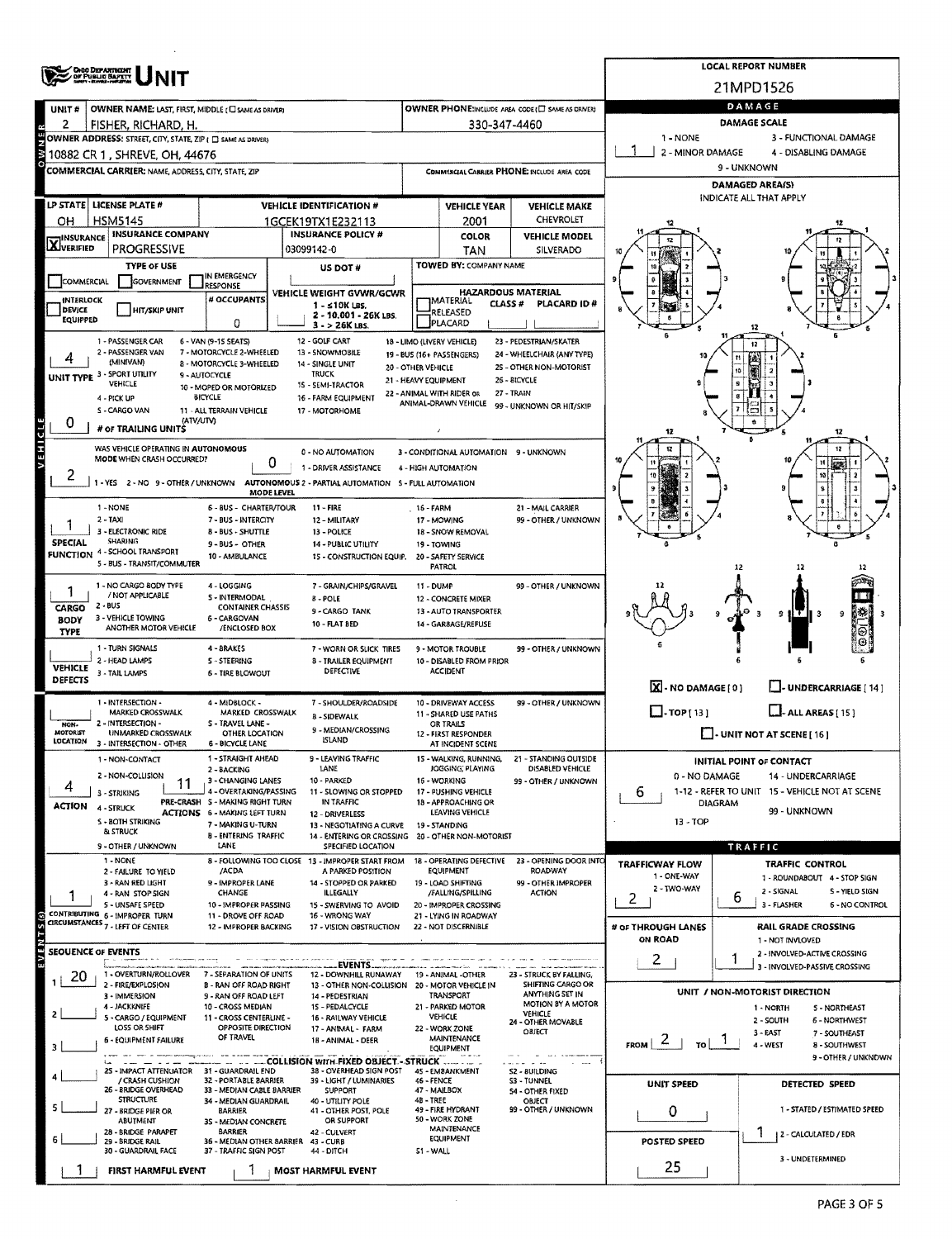|                 |                                                             |                                                      |    |                                                             |                   |                                               |                        |                                                 |                      |                                                                                        | <b>LOCAL REPORT NUMBER</b><br>21MPD1526  |                                     |                                                                                   |                                   |               |                         |                                                   |                               |
|-----------------|-------------------------------------------------------------|------------------------------------------------------|----|-------------------------------------------------------------|-------------------|-----------------------------------------------|------------------------|-------------------------------------------------|----------------------|----------------------------------------------------------------------------------------|------------------------------------------|-------------------------------------|-----------------------------------------------------------------------------------|-----------------------------------|---------------|-------------------------|---------------------------------------------------|-------------------------------|
|                 | UNIT #                                                      |                                                      |    | NAME: LAST, FIRST, MIDDLE                                   |                   |                                               |                        |                                                 |                      |                                                                                        |                                          |                                     | DATE OF BIRTH                                                                     |                                   |               |                         | AGE                                               | <b>GENDER</b>                 |
|                 | 1                                                           | HERRERA-SANIC, JUAN, ELIAS                           |    |                                                             |                   |                                               |                        |                                                 |                      |                                                                                        |                                          |                                     | 10/12/1998                                                                        |                                   |               |                         | 23                                                | м                             |
|                 |                                                             | <b>ADDRESS: STREET, CITY, STATE, ZIP</b>             |    |                                                             |                   |                                               |                        |                                                 |                      |                                                                                        | <b>CONTACT PHONE - INCLUDE AREA CODE</b> |                                     |                                                                                   |                                   |               |                         |                                                   |                               |
|                 |                                                             | 12970 TR 503, BIG PRAIRIE, OH, 44611<br>330-690-2278 |    |                                                             |                   |                                               |                        |                                                 |                      |                                                                                        |                                          |                                     |                                                                                   |                                   |               |                         |                                                   |                               |
| <b>MON-M</b>    | <b>INJURIES INJURED</b>                                     | TAKEN                                                |    | <b>EMS AGENCY (NAME)</b>                                    |                   |                                               |                        | INJURED TAKEN TO: MEDICAL FACILITY (NAME, CITY) |                      | SAFETY EQUIPMENT<br>USED                                                               |                                          | <b>DOT-COMPLIANT</b>                |                                                                                   | <b>SEATING</b><br><b>POSITION</b> |               | <b>AIR BAG USAGE</b>    | <b>EJECTION</b>                                   | <b>TRAPPED</b>                |
|                 | 5                                                           | HΥ<br>$\Box$ 1                                       |    |                                                             |                   |                                               |                        |                                                 |                      | 4                                                                                      |                                          | <b>MC HELMET</b>                    |                                                                                   | 1                                 | 1             |                         |                                                   | -1                            |
| <b>OTORIST</b>  | <b>OL STATE</b>                                             |                                                      |    | <b>OPERATOR LICENSE NUMBER</b>                              |                   |                                               | <b>OFFENSE CHARGED</b> |                                                 | LOCAL<br>CODE        | OFFENSE DESCRIPTION                                                                    |                                          |                                     |                                                                                   |                                   |               | <b>CITATION NUMBER</b>  |                                                   |                               |
|                 |                                                             |                                                      |    |                                                             |                   | 4511.21A                                      |                        |                                                 |                      | NO PERSON SHALL OPERATE A MOTO                                                         |                                          |                                     |                                                                                   |                                   |               | <b>1UDD05K</b>          |                                                   |                               |
|                 | OL CLASS                                                    | ENDORSEMENT                                          |    | <b>RESTRICTION SELECT UP TO 3</b>                           | <b>DRIVER</b>     | <b>DISTRACTED</b>                             | ALCOHOL                | ALCOHOL / DRUG SUSPECTED<br>MARUUANA            |                      | <b>CONDITION</b>                                                                       | <b>STATUS</b>                            | <b>TYPE</b>                         | <b>ALCOHOL TEST</b><br>VALUE                                                      |                                   | <b>STATUS</b> | TYPE                    | <b>DRUG TEST(S)</b>                               | <b>RESULTS SELECT UP TO 4</b> |
|                 |                                                             |                                                      |    |                                                             | $18Y_1$           |                                               |                        | OTHER DRUG                                      |                      | 1                                                                                      | 1                                        | 1                                   |                                                                                   |                                   | 1             | 1                       |                                                   |                               |
|                 | UNIT#                                                       |                                                      |    | NAME: LAST, FIRST, MIDDLE                                   |                   |                                               |                        |                                                 |                      |                                                                                        |                                          |                                     | <b>DATE OF BIRTH</b>                                                              |                                   |               |                         | <b>AGE</b>                                        | <b>GENDER</b>                 |
|                 | 2                                                           |                                                      |    | FISHER, RICHARD, H.                                         |                   |                                               |                        |                                                 |                      |                                                                                        |                                          |                                     | 09/18/1946                                                                        |                                   |               |                         | 75                                                | м                             |
|                 |                                                             | <b>ADDRESS: STREET, CITY, STATE, ZIP</b>             |    |                                                             |                   |                                               |                        |                                                 |                      |                                                                                        |                                          |                                     | <b>CONTACT PHONE - INCLUDE AREA CODE</b>                                          |                                   |               |                         |                                                   |                               |
| / NON-MOTOR     |                                                             |                                                      |    | 10882 CR 1, SHREVE, OH, 44676                               |                   |                                               |                        |                                                 |                      |                                                                                        |                                          |                                     |                                                                                   |                                   |               |                         |                                                   |                               |
|                 |                                                             | <b>INJURIES INJURED</b><br>TAKEN                     |    | <b>EMS AGENCY (NAME)</b>                                    |                   |                                               |                        | INJURED TAKEN TO: MEDICAL FACILITY (NAME, CITY) |                      | <b>SAFETY EQUIPMENT</b><br><b>USED</b>                                                 |                                          | <b>IDOT-COMPLIANT</b><br>IMC HELMET |                                                                                   | <b>SEATING</b><br><b>POSITION</b> |               |                         | AIR BAG USAGE   EJECTION                          | <b>TRAPPED</b>                |
|                 | 5                                                           | BY<br>11                                             |    |                                                             |                   |                                               |                        |                                                 |                      | 4                                                                                      |                                          |                                     |                                                                                   | 1                                 | 1             |                         |                                                   | 1                             |
| <b>TSINOLOS</b> |                                                             |                                                      |    | OL STATE OPERATOR LICENSE NUMBER                            |                   |                                               | <b>OFFENSE CHARGED</b> |                                                 | <b>LOCAL</b><br>CODE | OFFENSE DESCRIPTION                                                                    |                                          |                                     |                                                                                   |                                   |               | <b>CITATION NUMBER</b>  |                                                   |                               |
|                 | OН                                                          | RS958390                                             |    |                                                             |                   |                                               |                        |                                                 |                      |                                                                                        |                                          |                                     | <b>ALCOHOL TEST</b>                                                               |                                   |               |                         | <b>DRUG TEST(S)</b>                               |                               |
|                 | OL CLASS                                                    | <b>ENDORSEMENT</b>                                   |    | <b>RESTRICTION SELECT UP TO 3</b>                           | <b>DRIVER</b>     | <b>DISTRACTED</b>                             | ALCOHOL                | ALCOHOL / DRUG SUSPECTED<br>MARIJUANA           |                      | <b>CONDITION</b>                                                                       | <b>STATUS</b>                            | <b>TYPE</b>                         | VALUE                                                                             |                                   | <b>STATUS</b> | TYPE                    |                                                   | RESULTS SELECT UP TO 4        |
|                 | 4                                                           |                                                      |    |                                                             | BY                |                                               |                        | <b>OTHER DRUG</b>                               |                      | 1                                                                                      | 1                                        | ŋ                                   |                                                                                   |                                   | 1             | ٦                       |                                                   |                               |
|                 | UNIT #                                                      |                                                      |    | NAME: LAST, FIRST, MIDDLE                                   |                   |                                               |                        |                                                 |                      |                                                                                        |                                          |                                     | DATE OF BIRTH                                                                     |                                   |               |                         | AGE                                               | <b>GENDER</b>                 |
|                 |                                                             | ADDRESS: STREET, CITY, STATE, ZIP                    |    |                                                             |                   |                                               |                        |                                                 |                      |                                                                                        | <b>CONTACT PHONE - INCLUDE AREA CODE</b> |                                     |                                                                                   |                                   |               |                         |                                                   |                               |
|                 |                                                             |                                                      |    |                                                             |                   |                                               |                        |                                                 |                      |                                                                                        |                                          |                                     |                                                                                   |                                   |               |                         |                                                   |                               |
|                 | <b>INJURIES INJURED</b>                                     | TAKEN                                                |    | <b>EMS AGENCY (NAME)</b>                                    |                   |                                               |                        | INJURED TAKEN TO: MEDICAL FACILITY (NAME, CITY) |                      | <b>SAFETY EQUIPMENT</b><br><b>USED</b>                                                 |                                          | DOT-Compliant<br><b>JMC HELMET</b>  |                                                                                   | <b>SEATING</b><br>POSITION        |               | AIR BAG USAGE           |                                                   | <b>EJECTION   TRAPPED</b>     |
|                 |                                                             | B٧                                                   |    | OL STATE OPERATOR LICENSE NUMBER                            |                   |                                               | <b>OFFENSE CHARGED</b> |                                                 | LOCAL                | OFFENSE DESCRIPTION                                                                    |                                          |                                     |                                                                                   |                                   |               | <b>CITATION NUMBER</b>  |                                                   |                               |
| OTORIST / NON-M |                                                             |                                                      |    |                                                             |                   |                                               |                        |                                                 | CODE                 |                                                                                        |                                          |                                     |                                                                                   |                                   |               |                         |                                                   |                               |
|                 | OL CLASS                                                    | <b>ENDORSEMENT</b>                                   |    | <b>RESTRICTION SELECT UP TO 3</b>                           | <b>DRIVER</b>     | <b>DISTRACTED</b>                             | <b>ALCOHOL</b>         | ALCOHOL / DRUG SUSPECTED<br>MARUUANA            |                      | CONDITION                                                                              | <b>STATUS</b>                            | <b>TYPE</b>                         | <b>ALCOHOL TEST</b><br>VALUE                                                      |                                   | <b>STATUS</b> | TYPE                    | <b>DRUG TEST(S)</b>                               | RESULTS SELECT UP TO 4        |
|                 |                                                             |                                                      |    |                                                             | BY                |                                               | <b>OTHER DRUG</b>      |                                                 |                      |                                                                                        |                                          |                                     |                                                                                   |                                   |               |                         |                                                   |                               |
|                 |                                                             | <b>INJURIES</b>                                      |    | <b>SEATING POSITION</b>                                     |                   | AIR BAG                                       |                        | п<br>of class                                   |                      | OL RESTRICTION(S)   DRIVER DISTRACTION                                                 |                                          |                                     |                                                                                   |                                   |               |                         | TECT CTATHE                                       |                               |
|                 | 1 - FATAL                                                   |                                                      |    | 1 - FRONT - LEFT SIDE<br>(MOTORCYCLE DRIVER)                |                   | <b>1 - NOT DEPLOYED</b><br>2 - DEPLOYED FRONT |                        | 1 - CLASS A                                     |                      | - ALCOHOL INTERLOCK<br><b>DEVICE</b>                                                   |                                          |                                     | 1 ::NOT:DISTRACTED<br>2 - MANUALLY OPERATING AN                                   |                                   |               | 1 - NONE GIVEN          | 2 - TEST REFUSED                                  |                               |
|                 | 2 - SUSPECTED SERIOUS<br><b>INJURY:</b>                     |                                                      |    | 2 FRONT - MIDDLE<br>3 - FRONT - RIGHT SIDE                  |                   | :3 - DEPLOYED SIDE"<br>4 - DEPLOYED BOTH      |                        | $2 - CLASS B$<br>3 - CLASS C                    |                      | - CDL INTRASTATE ONLY<br><b>33 - CORRECTIVE LENSES</b>                                 |                                          |                                     | <b>ELECTRONIC</b><br><b>COMMUNICATION DEVICE</b>                                  |                                   |               | 3 - TEST GIVEN,         |                                                   | CONTAMINATED SAMPLE           |
|                 | 3 - SUSPECTED MINOR<br><b>INJURY</b>                        |                                                      |    | 4 - SECOND - LEFT SIDE<br>(MOTORCYCLE PASSENGER)            | <b>FRONT/SIDE</b> | - NOT APPLICABLE                              |                        | 4 - REGULAR CLASS-                              |                      | i4 - FARM WAIVER<br>5 - EXCEPT CLASS A BUS                                             |                                          |                                     | (TEXTING, TYPING,<br><b>FILAI INGV</b>                                            |                                   |               | 4 - TEST GIVEN,         | / UNUSABLE                                        |                               |
|                 | 4 - POSSIBLE INJURY<br>5 - NO APPARENT INJURY               |                                                      |    | S - SECOND - MIDDLE<br>{6 - Second - Right Side             |                   | 9 - DEPLOYMENT UNKNOWN                        |                        | (OHIO = D)<br>5 - M/C MOPED ONLY                |                      | :6 - EXCEPT CLASS A<br>& CLASS B.BUS                                                   |                                          |                                     | - TALKING ON HANDS-FREE<br>COMMUNICATION DEVICE<br><b>4. TALKING ON HAND-HELD</b> |                                   |               | S - TEST GIVEN,         | RESULTS KNOWN                                     |                               |
|                 | rte Supr                                                    | <b>INJURIES TAKEN BY</b>                             | 17 | -THIRD - LEFT SIDE<br>(MOTORCYCLE SIDE CAR)*                |                   | EJECTION                                      |                        | 6 - NO VÁLID OL 1                               |                      | <b>EXCEPT TRACTOR-TRAILER</b><br>- INTERMEDIATE LICENSE<br>šB.<br><b>RESTRICTIONS:</b> |                                          |                                     | COMMUNICATION DEVICE<br>5 - OTHER ACTIVITY WITH AN                                |                                   |               |                         | <b>RESULTS UNKNOWN</b>                            |                               |
|                 | 1 - NOT TRANSPORTED                                         |                                                      |    | 8 - THIRD - MIDDLE<br>9 - THIRD, RIGHT SIDE                 | 1- NOT EJECTED    | 2 - PARTIALLY EJECTED ::                      |                        | OL ENDORSEMENT                                  |                      | LEARNER'S PERMIT<br><b>RESTRICTIONS</b>                                                |                                          |                                     | ELECTRONIC DEVICE <sup>®</sup><br>6-PASSENGER                                     |                                   |               | <b>T NONE</b>           |                                                   | ALCOHOL TEST TYPE             |
|                 | <b>/TREATED: AT SCENE</b><br>2 - EMS                        |                                                      |    | 10 - SLEEPER SECTION<br>OF TRUCK CAB                        |                   | 3 - TOTALLY EJECTED<br>4 - NOT APPLICABLE     |                        | H - HAZMAT                                      |                      | 10 - LIMITED TO DAYLIGHT<br><b>ONLY</b>                                                |                                          |                                     | 7 - OTHER DISTRACTION<br>INSIDE THE VEHICLE                                       |                                   |               | 2 - BLOOD<br>3. URINE   |                                                   |                               |
|                 | 3 - POLICE                                                  |                                                      |    | 11 - PASSENGER IN<br>OTHER ENCLOSED CARGO                   |                   | <b>TRAPPED</b>                                |                        | <b>M-MOTORCYCLE</b><br>P - PASSENGER            |                      | 11 - LIMITED TO EMPLOYMENT<br>12 - LIMITED - OTHER                                     |                                          |                                     | 8 - OTHER DISTRACTION<br>OUTSIDE THE VEHICLE                                      |                                   |               | 4 - BREATH<br>5 - OTHER |                                                   |                               |
|                 | 9 - OTHER / UNKNOWN                                         |                                                      |    | AREA (NON-TRAILING UNIT,<br>BUS, PICK-UP WITH CAP)          |                   | <b>1 - NOT TRAPPED</b><br>2 - EXTRICATED BY   |                        | N - TANKER                                      |                      | .13 - MECHANICAL DEVICES<br>(SPECIAL BRAKES, HAND                                      |                                          |                                     | 9 - OTHER / UNKNOWN<br><b>CONDITION</b>                                           |                                   |               |                         | <b>DRUG TEST TYPE</b>                             |                               |
|                 |                                                             | <b>SAFETY EQUIPMENT</b>                              |    | 12 - PASSENGER IN<br>UNENCLOSED CARGO AREA 3. FREED BY      |                   | MECHANICAL MEANS                              |                        | Q - MOTOR SCOOTER<br>R - THREE-WHEEL            |                      | CONTROLS, OR OTHER<br><b>ADAPTIVE DEVICES)</b>                                         |                                          |                                     | <b>ST-APPARENTLY NORMAL Company</b>                                               |                                   |               | 1 - NONE<br>2 - BLOOD   |                                                   |                               |
|                 | 1 - NONE USED!<br>2 - SHOULDER BELT ONLY                    |                                                      |    | <b>13. TRAILING UNIT</b><br>14 - RIDING ON VEHICLE          |                   |                                               | NON-MECHANICAL MEANS   | MOTORCYCLE<br>S'-SCHOOL BUS *                   |                      | 14 - MILITARY VEHICLES ONLY<br><b>15 - MOTOR VEHICLES</b>                              |                                          |                                     | 2 PHYSICAL IMPAIRMENT **<br>3 - EMOTIONAL (E.G.,                                  |                                   |               | 3 - URINE<br>4 - OTHER  |                                                   |                               |
|                 | USED ·<br>3 - LAP BELT ONLY USED<br>4 - SHOULDER & LAP BELT |                                                      |    | <b>EXTERIOR</b><br>(NON-TRAILING UNIT)<br>15 - NON-MOTORIST |                   |                                               |                        | <b>T-DOUBLE &amp; TRIPLE</b>                    |                      | WITHOUT AIR BRAKES<br>16 - OUTSIDE MIRROR<br><b>17 - PROSTHETIC AID</b>                |                                          |                                     | DEPRESSED, ANGRY,<br>DISTURBED)<br>∤4 - ILLNESS                                   |                                   |               |                         | <b>11 - AMPHETAMINES</b>                          | <b>DRUG TEST RESULT(S)</b>    |
|                 | <b>USED</b>                                                 | S - CHILD RESTRAINT SYSTEM                           |    | 99 - OTHER / UNKNOWN                                        |                   |                                               |                        | TRAILERS<br>X - TANKER / HAZMAT                 |                      | 18 - OTHER                                                                             |                                          |                                     | S - FELL ASLEEP, FAINTED,<br>FATIGUED, ETC.                                       |                                   |               |                         | 2 - BARBITURATES<br>3 - BÉNZODIAZEPINES           |                               |
|                 | - FORWARD FACING                                            | 6 - CHILD RESTRAINT SYSTEM.                          |    |                                                             |                   |                                               |                        | an an                                           |                      |                                                                                        |                                          |                                     | 6 - UNDER THE INFLUENCE OF<br>MEDICATIONS / DRUGS /                               |                                   |               |                         | 4 - CANNABINOIDS                                  |                               |
|                 | - REAR FACING<br>7 - BOOSTER SEAT.                          |                                                      |    |                                                             |                   |                                               |                        | GENDER<br>F - FEMALE                            |                      |                                                                                        |                                          |                                     | <b>ALCOHOL</b><br>9-OTHER / UNKNOWN                                               |                                   |               |                         | ¦5'- COCAINE ∵୍⊹ି<br><b>6 - OPIATES / OPIOIDS</b> |                               |
|                 | 8 - HELMET USED.                                            | 9 - PROTECTIVE PADS USED                             |    |                                                             |                   |                                               |                        | M - MALE                                        |                      |                                                                                        |                                          |                                     |                                                                                   |                                   |               | <b>7-OTHER</b>          | 8 - NEGATIVE RESULTS                              |                               |
|                 | (ELBOWS, KNEES, ETC)<br>10 - REFLECTIVE CLOTHING            |                                                      |    |                                                             |                   |                                               |                        | U - OTHER / UNKNOWN                             |                      |                                                                                        |                                          |                                     |                                                                                   |                                   |               |                         |                                                   |                               |
|                 | / BICYCLE ONLY                                              | 11 - LIGHTING - PEDESTRIAN                           |    |                                                             |                   |                                               |                        |                                                 |                      |                                                                                        |                                          |                                     |                                                                                   |                                   |               |                         |                                                   |                               |
|                 | 99 - OTHER / UNKNOWN                                        |                                                      |    |                                                             |                   |                                               |                        |                                                 |                      |                                                                                        |                                          |                                     |                                                                                   |                                   |               |                         |                                                   |                               |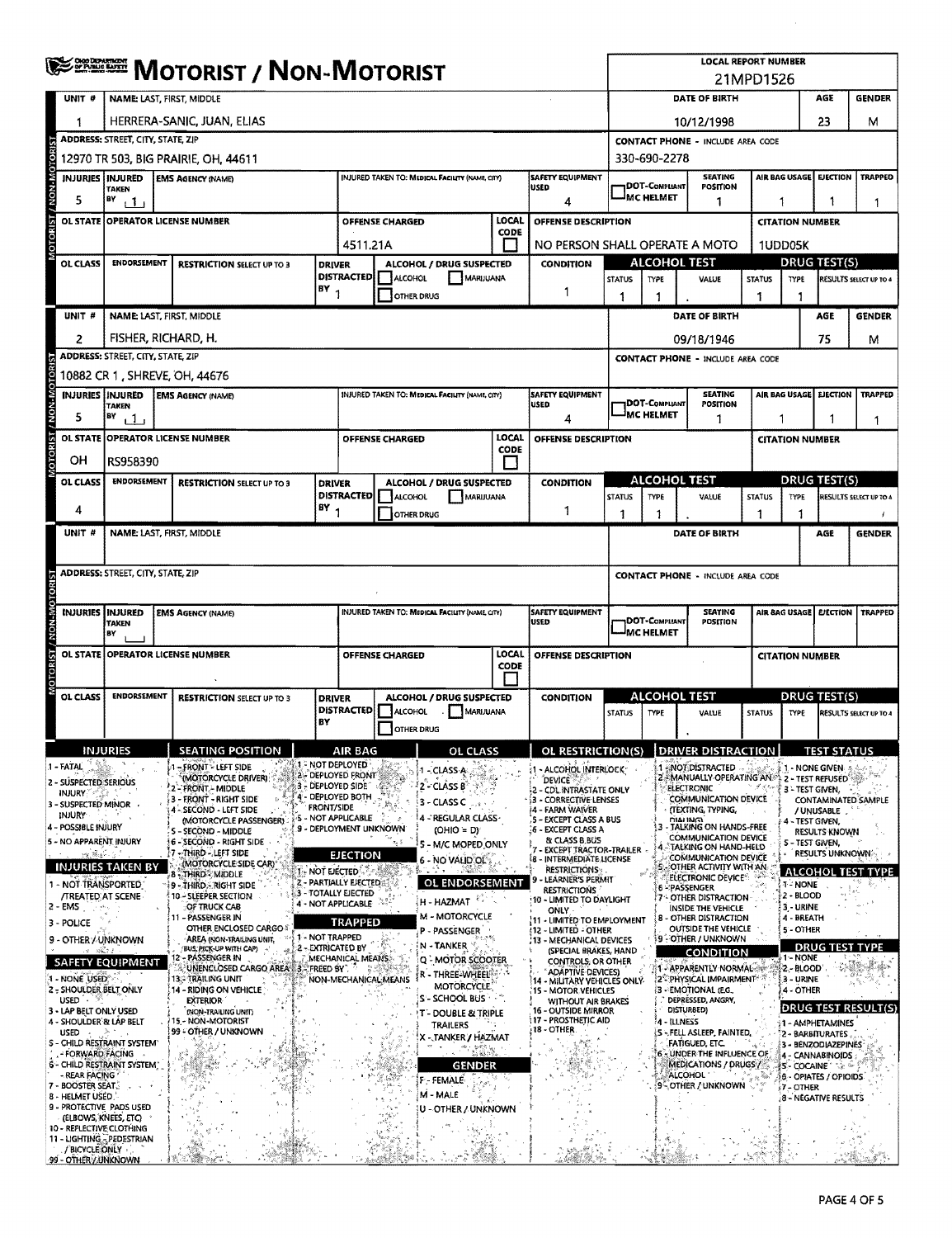|                |                           |                                                                                                                                                  | <b>SERGE OCCUPANT / WITNESS ADDENDUM</b>                         | <b>LOCAL REPORT NUMBER</b><br>21MPD1526 |                                                            |                                                                                 |                                                 |                                                    |                                          |                 |                |  |  |
|----------------|---------------------------|--------------------------------------------------------------------------------------------------------------------------------------------------|------------------------------------------------------------------|-----------------------------------------|------------------------------------------------------------|---------------------------------------------------------------------------------|-------------------------------------------------|----------------------------------------------------|------------------------------------------|-----------------|----------------|--|--|
|                | UNIT <sup>#</sup>         |                                                                                                                                                  | NAME: LAST, FIRST, MIDDLE                                        |                                         |                                                            |                                                                                 | DATE OF BIRTH                                   |                                                    | AGE                                      | GENDER          |                |  |  |
|                |                           |                                                                                                                                                  | IXCOY, MICAELA, CALEL                                            |                                         |                                                            |                                                                                 |                                                 | 01/02/1992                                         |                                          | 29              | F              |  |  |
|                |                           | <b>ADDRESS: STREET, CITY, STATE, ZIP</b>                                                                                                         |                                                                  |                                         |                                                            | <b>CONTACT PHONE - INCLUDE AREA CODE</b>                                        |                                                 |                                                    |                                          |                 |                |  |  |
| CCUPAN         |                           |                                                                                                                                                  | 12970 TR 503, BIG PRAIRIE, OH, 44611                             |                                         |                                                            |                                                                                 | 330-690-2278                                    |                                                    |                                          |                 |                |  |  |
|                | <b>INJURIES INJURED</b>   | <b>TAKEN</b>                                                                                                                                     | <b>EMS AGENCY (NAME)</b>                                         |                                         | INJURED TAKEN TO: MEDICAL FACILITY (NAME, CITY)            | <b>SAFETY EQUIPMENT</b>                                                         | 1DOT-COMPLIANT                                  | AIR BAG USAGE<br><b>SEATING</b><br><b>POSITION</b> |                                          | <b>EJECTION</b> | <b>TRAPPED</b> |  |  |
|                | 5                         | B٧<br>$\cdot$ 1                                                                                                                                  |                                                                  |                                         |                                                            | 4                                                                               | <b>IMC HELMET</b>                               | 3                                                  | 1                                        | 1               | 1              |  |  |
|                | UNIT #                    |                                                                                                                                                  | NAME: LAST, FIRST, MIDDLE                                        |                                         |                                                            | DATE OF BIRTH                                                                   |                                                 | AGE                                                | <b>GENDER</b>                            |                 |                |  |  |
|                | 1                         |                                                                                                                                                  | IXCOY, ADRIAN, CALEL                                             |                                         |                                                            |                                                                                 |                                                 | 08/06/2016                                         |                                          | 5               | м              |  |  |
|                |                           | <b>ADDRESS: STREET, CITY, STATE, ZIP</b>                                                                                                         |                                                                  |                                         |                                                            |                                                                                 | <b>CONTACT PHONE - INCLUDE AREA CODE</b>        |                                                    |                                          |                 |                |  |  |
| <b>DCCUPAN</b> |                           |                                                                                                                                                  | 12970 TR 503, BIG PRAIRIE, OH, 44611                             |                                         |                                                            |                                                                                 |                                                 |                                                    |                                          |                 |                |  |  |
|                |                           | INJURIES <b>INJURED</b><br><b>EMS AGENCY INAMED</b><br>INJURED TAKEN TO: MEDICAL FACILITY (NAME CITY)<br><b>SAFETY EQUIPMENT</b><br><b>TAKEN</b> |                                                                  |                                         |                                                            |                                                                                 | DOT-COMPLIANT                                   | <b>SEATING</b><br>POSITION                         | AIR BAG USAGE   EJECTION                 |                 | <b>TRAPPED</b> |  |  |
|                | 5                         | BY<br>1،                                                                                                                                         |                                                                  |                                         |                                                            | 5                                                                               | <sup>I</sup> MC HELMET                          | 4                                                  | 1                                        |                 |                |  |  |
|                | UNIT #                    |                                                                                                                                                  | NAME: LAST, FIRST, MIDDLE                                        |                                         |                                                            |                                                                                 |                                                 | DATE OF BIRTH                                      |                                          | AGE             | <b>GENDER</b>  |  |  |
|                | 1                         |                                                                                                                                                  | HERRERA CALEL, JORIEL, TIMOTEO                                   |                                         |                                                            |                                                                                 |                                                 | 09/02/2021                                         |                                          | 0               | м              |  |  |
| <b>Macmood</b> |                           | <b>ADDRESS: STREET, CITY, STATE, ZIP</b>                                                                                                         |                                                                  |                                         |                                                            |                                                                                 | <b>CONTACT PHONE - INCLUDE AREA CODE</b>        |                                                    |                                          |                 |                |  |  |
|                |                           |                                                                                                                                                  | 12970 TR 503, BIG PRAIRIE, OH, 44611                             |                                         |                                                            |                                                                                 |                                                 |                                                    |                                          |                 |                |  |  |
|                | <b>INJURIES INJURED</b>   | <b>TAKEN</b>                                                                                                                                     | <b>EMS AGENCY (NAME)</b>                                         |                                         | INJURED TAKEN TO: MEDICAL FACILITY (NAME, CITY)            | <b>SAFETY EQUIPMENT</b>                                                         | DOT-COMPLIANT                                   | <b>SEATING</b><br>POSITION                         | AIR BAG USAGE                            | <b>EJECTION</b> | <b>TRAPPED</b> |  |  |
|                | 5                         | BY<br>، 1                                                                                                                                        |                                                                  |                                         |                                                            | 6                                                                               | <b>IMC HELMET</b>                               | 5                                                  | 1                                        | 1               |                |  |  |
|                | UNIT #                    |                                                                                                                                                  | NAME: LAST, FIRST, MIDDLE                                        |                                         | DATE OF BIRTH                                              |                                                                                 | AGE                                             | <b>GENDER</b>                                      |                                          |                 |                |  |  |
|                | 1                         |                                                                                                                                                  | HERRERA CALEL, ESTABAN, SHAFRACK                                 | 11/24/2019                              | 1                                                          | м                                                                               |                                                 |                                                    |                                          |                 |                |  |  |
| <b>VVdnDD</b>  |                           | ADDRESS: STREET, CITY, STATE, ZIP                                                                                                                |                                                                  |                                         |                                                            | <b>CONTACT PHONE - INCLUDE AREA CODE</b>                                        |                                                 |                                                    |                                          |                 |                |  |  |
|                | <b>INJURIES   INJURED</b> |                                                                                                                                                  | 12970 TR 503 Q, BIG PRAIRIE, OH, 44611<br><b>EMS AGENCY MAME</b> |                                         | INJURED TAKEN TO: MEDICAL FACILITY (NAME CITY)             | <b>SAFETY EQUIPMENT</b>                                                         |                                                 | <b>SEATING</b>                                     | AIR BAG USAGE                            | <b>EJECTION</b> | TRAPPED        |  |  |
|                | 5                         | <b>TAKEN</b><br>BY                                                                                                                               |                                                                  |                                         |                                                            |                                                                                 | <b>IDOT-COMPLIANT</b><br><sup>I</sup> MC HELMET | POSITION                                           |                                          |                 |                |  |  |
|                |                           | ٦.                                                                                                                                               |                                                                  |                                         |                                                            | 5                                                                               |                                                 | 6                                                  |                                          |                 | 1              |  |  |
|                | 1-FATAL                   |                                                                                                                                                  | <b>INJURIES</b>                                                  | 1 - NONE USED -                         | <b>SAFETY EQUIPMENT USED</b>                               | <b>SEATING POSITION</b><br>1 - FRONT - LEFT SIDE                                |                                                 |                                                    | <b>AIR BAG USAGE</b><br>1 - NOT DEPLOYED |                 |                |  |  |
|                |                           |                                                                                                                                                  | <b>2 - SUSPECTED SERIOUS INJURY</b>                              |                                         | VEHICLE OCCUPANT                                           | (MOTORCYCLE DRIVER)                                                             |                                                 |                                                    | 2 - DEPLOYED FRONT                       |                 |                |  |  |
|                |                           |                                                                                                                                                  | 3 - SÜSPECTED MINOR INJURY                                       |                                         | 2 - Shoulder Belt Only USED                                | 2 - FRONT - MIDDLE<br>3 - FRONT - RIGHT SIDE                                    |                                                 |                                                    | 3 - DEPLOYED SIDE                        |                 |                |  |  |
|                |                           | 4 - POSSIBLE INJURY                                                                                                                              |                                                                  |                                         | 3 - LAP BELT ONLY USED                                     | '4 - SECOND - LEFT'SIDE                                                         |                                                 |                                                    | 4 - DEPLOYED BOTH                        |                 |                |  |  |
|                |                           |                                                                                                                                                  | 5 - NO APPARENT INJURY.                                          |                                         | 4 - SHOULDER & LAP BELT USED<br>5 CHILD RESTRAINT SYSTEM - | (MOTORCYCLE PASSENGER)<br>5 - SECOND - MIDDLE                                   |                                                 |                                                    | <b>FRONT/SIDE</b>                        |                 |                |  |  |
|                |                           |                                                                                                                                                  | <b>INJURED TAKEN BY</b>                                          |                                         | <b>FORWARD FACING.</b>                                     | 6 - SECOND - RIGHT SIDE                                                         |                                                 | 5 - NOT APPLICABLE                                 |                                          |                 |                |  |  |
|                |                           |                                                                                                                                                  | 1 - NOT TRANSPORTED Y.                                           |                                         | 6 - CHILD RESTRAINT SYSTEM -                               | 7 - THIRD - LEFT SIDE                                                           |                                                 |                                                    | 9 - DEPLOYMENT UNKNOWN                   |                 |                |  |  |
|                |                           | (MOTORCYCLE SIDE CAR)<br>TREATED AT SCENE.<br><b>REAR FACING</b><br>$\overline{\phantom{a}}$ 8 - THIRD - MIDDLE $\overline{\phantom{a}}$         |                                                                  |                                         |                                                            |                                                                                 |                                                 |                                                    | <b>EJECTION</b>                          |                 |                |  |  |
|                |                           | -2 -√EMS∛<br><b>7 BOOSTER SEAT</b><br>9 - THIRD - RIGHT SIDE<br>3 - POLICE                                                                       |                                                                  |                                         |                                                            |                                                                                 | 1 - NOT EJECTED -<br>2 - PARTIALLY EJECTED      |                                                    |                                          |                 |                |  |  |
|                |                           | 8 <sup>-</sup> HELMET USED<br>10 - SLEEPER SECTION OF TRUCK CAB<br>19 - PROTECTIVE PADS USED<br>9 - OTHER / UNKNOWN                              |                                                                  |                                         |                                                            | 11 - PASSENGER IN OTHER ENCLOSED.                                               |                                                 |                                                    | 3 - TOTALLY EJECTED                      |                 |                |  |  |
|                |                           | (ELBOWS, KNEES, ETC)<br><b>CARGO AREA (NON-TRAILING UNIT:</b><br>经财务的过去式                                                                         |                                                                  |                                         |                                                            |                                                                                 | 4 - NOT APPLICABLE                              |                                                    |                                          |                 |                |  |  |
|                |                           |                                                                                                                                                  | <b>GENDER</b>                                                    |                                         | 10 - REFLECTIVE CLOTHING                                   | $\sim$ $\sim$ SUCH AS A BUS, PICK-UP WITH CAP)<br>12 - Passenger In' Unenclosed |                                                 |                                                    | <b>TRAPPED</b>                           |                 |                |  |  |
|                | F - FEMALE                |                                                                                                                                                  |                                                                  |                                         | 11 - LIGHTING - PEDESTRIAN<br><b>V-BICYCLE ONLY:</b>       | <b>CARGO AREA</b>                                                               |                                                 | 1 - NOT TRAPPED                                    |                                          |                 |                |  |  |
|                | M - MALE-                 |                                                                                                                                                  |                                                                  |                                         | 99 - OTHER / UNKNOWN                                       | 13 - TRAILING UNIT<br>14:- RIDING ON VEHICLE EXTERIOR                           |                                                 |                                                    | 2 - EXTRICATED BY                        |                 |                |  |  |
|                |                           | U - OTHER / UNKNOWN                                                                                                                              |                                                                  |                                         |                                                            | (NON-TRAILING UNIT)                                                             |                                                 |                                                    | <b>MECHANICAL MEANS</b>                  |                 |                |  |  |
|                |                           |                                                                                                                                                  |                                                                  |                                         |                                                            | 15 - NON-MOTORIST                                                               |                                                 | $3 -$ FREED BY                                     | NON-MECHANICAL MEANS                     |                 |                |  |  |
|                |                           |                                                                                                                                                  |                                                                  |                                         |                                                            | 99 - OTHER / UNKNOWN                                                            |                                                 |                                                    |                                          |                 |                |  |  |
|                |                           | NAME: LAST, FIRST, MIDDLE                                                                                                                        |                                                                  |                                         |                                                            |                                                                                 |                                                 | DATE OF BIRTH                                      |                                          | AGE             | <b>GENDER</b>  |  |  |
|                |                           | STOCKER, DUSTIN, ALEC<br>ADDRESS: STREET, CITY, STATE, ZIP                                                                                       |                                                                  |                                         |                                                            |                                                                                 | <b>CONTACT PHONE - INCLUDE AREA CODE</b>        | 09/12/1996                                         |                                          | 25              | м              |  |  |
|                |                           |                                                                                                                                                  | 5486 TR 260, MILLERSBURG, OH, 44654                              |                                         |                                                            |                                                                                 | 330-275-8000                                    |                                                    |                                          |                 |                |  |  |
|                |                           | NAME: LAST, FIRST, MIDDLE                                                                                                                        |                                                                  |                                         |                                                            |                                                                                 |                                                 | DATE OF BIRTH                                      |                                          | AGE             | <b>GENDER</b>  |  |  |
|                |                           |                                                                                                                                                  |                                                                  |                                         |                                                            |                                                                                 |                                                 |                                                    |                                          |                 |                |  |  |
|                |                           | ADDRESS: STREET, CITY, STATE, ZIP                                                                                                                |                                                                  |                                         |                                                            |                                                                                 | <b>CONTACT PHONE - INCLUDE AREA CODE</b>        |                                                    |                                          |                 |                |  |  |
|                |                           |                                                                                                                                                  |                                                                  |                                         |                                                            |                                                                                 |                                                 |                                                    |                                          |                 |                |  |  |
|                |                           | NAME: LAST, FIRST, MIDDLE                                                                                                                        |                                                                  |                                         |                                                            |                                                                                 |                                                 | DATE OF BIRTH                                      |                                          | AGE             | <b>GENDER</b>  |  |  |
|                |                           | ADDRESS: STREET, CITY, STATE, ZIP                                                                                                                |                                                                  |                                         |                                                            |                                                                                 | <b>CONTACT PHONE - INCLUDE AREA CODE</b>        |                                                    |                                          |                 |                |  |  |
|                |                           |                                                                                                                                                  |                                                                  |                                         |                                                            |                                                                                 |                                                 |                                                    |                                          |                 |                |  |  |

 $\sim 10$ 

 $\sim$